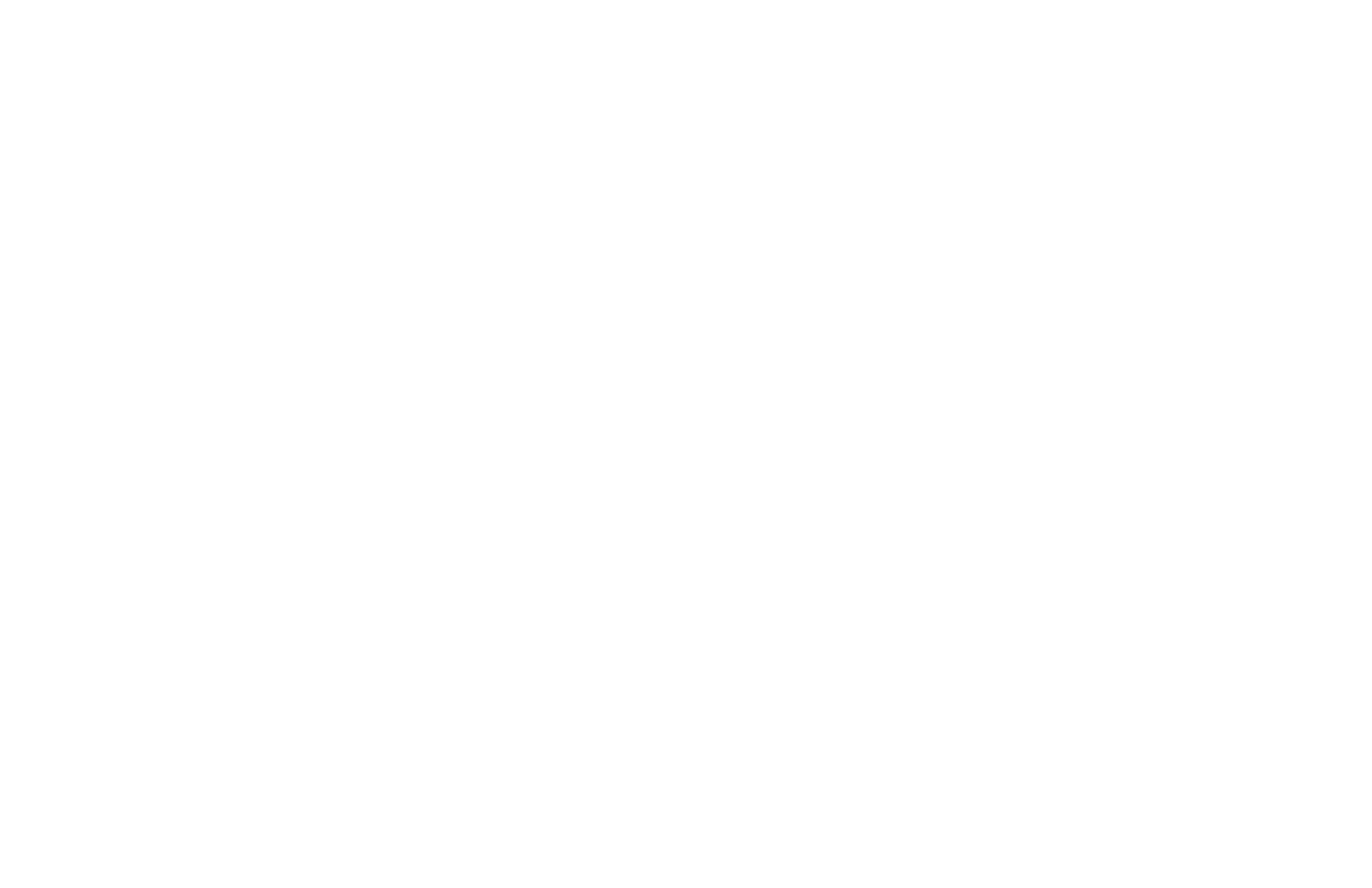#### Solar Power

Rated Power Output 235 W Number of Panels 1

Dimensions 1640mm x 992mm x 50mm 64.6in  $\times$  39.1in  $\times$  2.0in

Dimensions 580mm x278mm x105mm  $22.8$ in  $\times$  10.9in  $\times$  4.1in

#### **Electronics**

#### Lighting

Light Type LED Rated Power Output 56 W Rated Voltage Input 24 Vdc Lumen Output 3128 lm

Controller Model UGE-200-OGC Controller Output Voltage 24 Vdc Recommended Battery 150 Ah Capacity

#### Tower

Height (Tower only) 8 m Enclosure Size 85 cm x Ø60 cm

Design Features Electronics enclosure / Decorative Spiral Material Structural Steel Finish Galvanized or Powder Coating

Make an environmental statement while increasing energy reliability and minimizing your costs. Never consume grid energy again.



Design Features Electronics enclosure / Customizable sail Material Structural Steel Finish Galvanized or Powder Coating Height (with turbine) 10 m Enclosure Size 85 cm x Ø60 cm

Solar powered off-grid lighting.

#### Wind Power

Turbine Model UGE-HoYi! Rated Power Output 200 W Rated Wind Speed 12 m/s

#### Solar Power

### S P E C I F I C A T I O N S

The **SANA** lighting series allows you to create stand-alone lighting solutions for any location. Outstanding quality, high functionality, economical, and elegant.

| Rated Power Output | 235 W     |
|--------------------|-----------|
| Number of Panels   |           |
| Dimensions         | 1640mr    |
|                    | $64$ 6in. |

# SANYASLS

#### $m \times 992$ mm  $\times$  50mm 64.6in  $\times$  39.1in  $\times$  2.0in

#### Lighting

Light Type LED Rated Power Output 84W Rated Voltage Input 24 Vdc Lumen Output 5208 lm Dimensions 615mm x 400mm x 115mm

 $24.2$ in  $\times$  15.7in  $\times$  4.5in

#### **Electronics**

Controller Model UGE-200-OGC Controller Output Voltage 24 Vdc Recommended Battery 150 Ah Capacity

#### Tower

**Your Logo or Design Here**

# SANYASLN

Capture the power of the wind and sun.